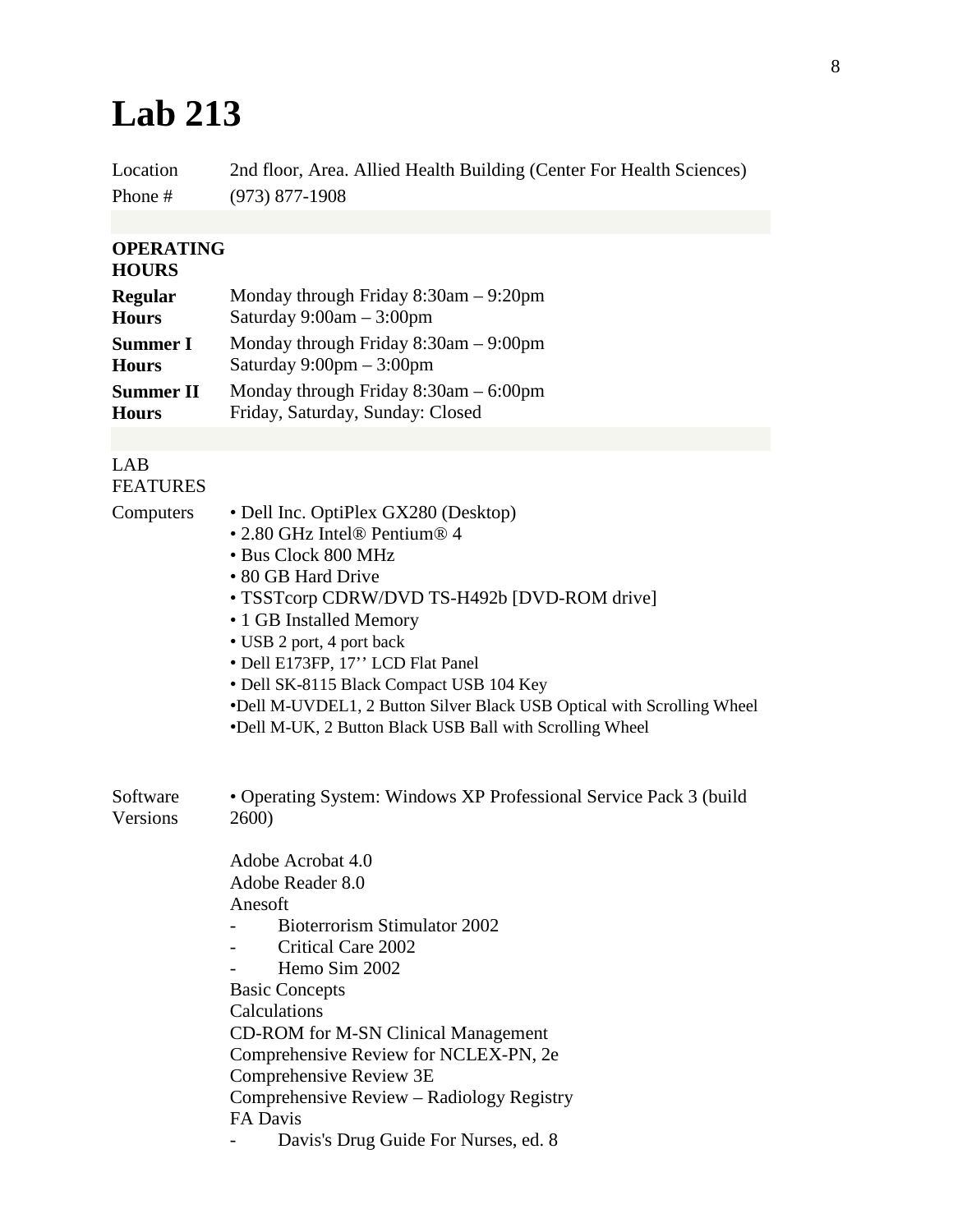Davis's NCLEX-RN 5.12.00.032 - F.A. Davis's Radiography Review 5.12.00.032 Graphic Ed (Clinical Delegation) HESI (HesiTest) 2.28 Internet Explorer 7.0 Iprax JustPlay v3.2 Lippincott Williams & Wilkins Cardiovascular System I 4.0 Complex Problems 4.0 Williams & Wilkins (Cardiovascular System II) 4.0 LWW - NCLEX-PN 3000 – Institutional Version - NCLEX-RN 3000 – Institutional Version - NCLEX-RN 3500 – Institutional Version Maternity & Women's Health McAfee VirusScan Enterprise 8.5.0i Medical Surgical 1 Medical Surgical 2 Microsoft Office Professional Plus 2007 Microsoft Outlook Express 6 Mosby's Drug Smart Mosby's Nursing Review (RN) 3.11 Mozilla Firefox Version 3.0.10 National Nursing Review 2.3 NCLEX\_PN 2.0.0 NCLEX Review 5.12.00.032 Microsoft Outlook Express 6 Pediatrics Power Quest Partition Magic Pro 7.0 Princeton Review Principles & Practice of Radiation Oncology Psychosocial & Community 1 Psychosocial & Community 2 ReachTest Saunders Comprehensive NCLEX-RN Review 4e Saunders Q and A Review (for RN) Saxton Review Questions 6e Silvestri Comp PN 3E SIMCAT SimMan 3.3.1 Springhouse Medical-Surgical Nursing Made Incredibly Easy 1.0.1 Nursing Pharmacology Made Incredibly Easy 1.0.0 - Psychiatric Nursing Made Incredibly Easy 1.0.1 Springhouse Review for NCLEX-RN Testing UltraKey for Windows 95 Windows Media Player Version 9.00.00 WinSight for Win32